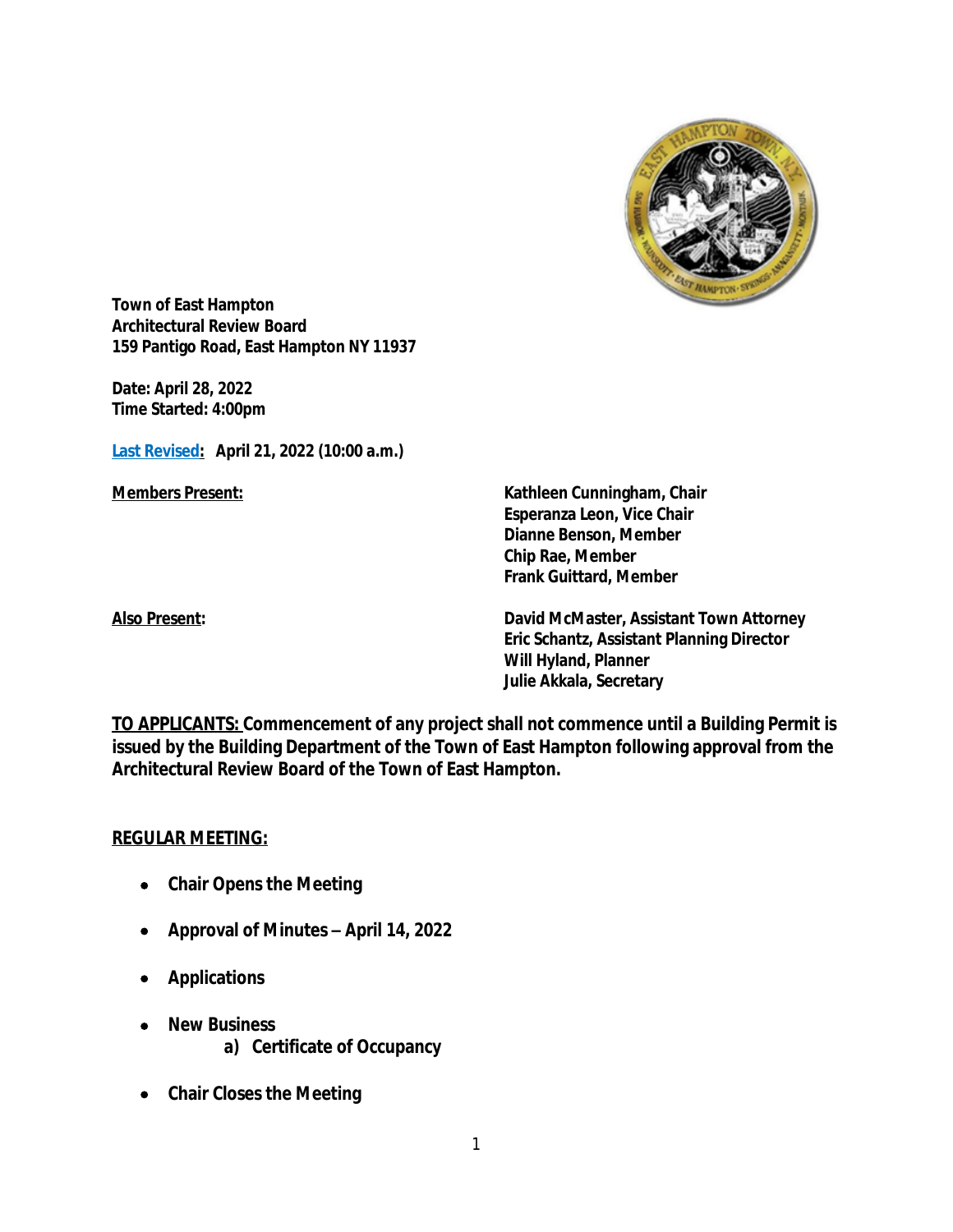# **Change to Commercial:**

**1. The Ross Institute SCTM# 300-156-1-9.2 c/o: Tara Burke 20 Goodfriend Drive Montauk, NY 11954**

**PO Box 5030 East Hampton, NY 11937**

## **Business Sign:**

**2. RDRK, LLC SCTM# 300-6-3-4 c/o: Richard Koehler Tony's Meat Market 185 W Montauk Hwy. 541 West Lake Drive Lindenhurst, NY 11757 Montauk, NY 11954**

**3. 219 Three Mile Harbor Road SCTM# 300-077-05-01.3 c/o: Michael Capoferri Shagwong Boat Club & Marina PO Box 847 219 Three Mile Harbor Rd East Hampton, NY 11937 East Hampton, NY 11937**

**4. Align SCTM# 300-171-1-16 c/o: Alison Burke 199B Main Street 199B Main Street Amagansett, NY 11930 Amagansett, NY 11930**

### **Fences, Walls, Gates & Berms:**

**5. Joseph Baratta SCTM# 300-56-6-18 5 Woodpink Drive 5 Woodpink Drive East Hampton, NY 11937 East Hampton, NY 11937**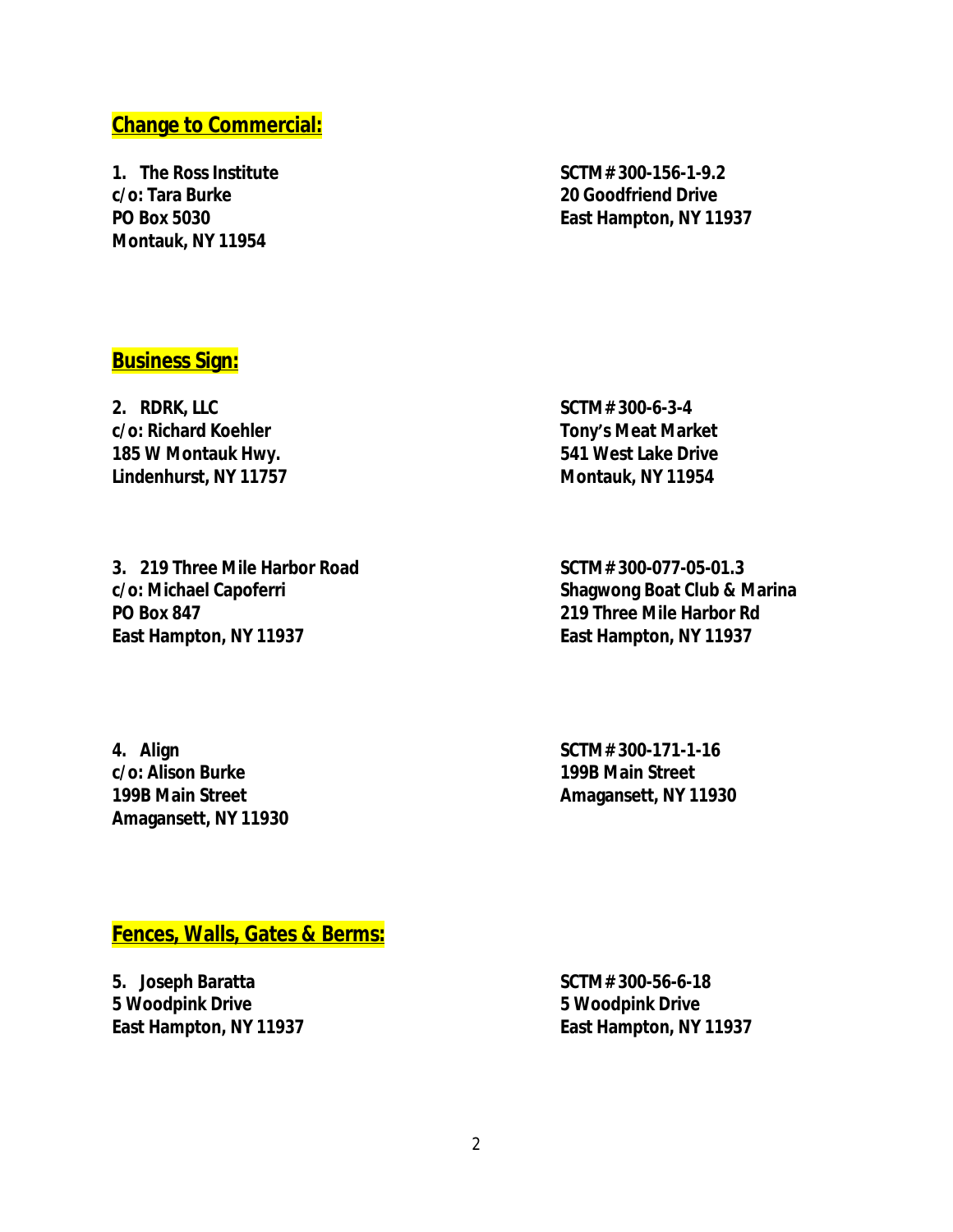**6. Valerie Mnuchin SCTM# 300-197-7-5 C/o: Ramon Chavez Martinez 30 Wainscott Stone Rd PO Box 426 Wainscott, NY 11975 East Hampton, NY 11937**

**7. 411 Town Lane LLC SCTM# 300-150-1-9.3 c/o: LaGuardia Design Group 411 Town Lane 38 Scuttle Hole Road Amagansett**, NY **Watermill, NY 11976**

## **Agricultural Overlay:**

**8. 341 Town Lane LLC - Modification SCTM# 300-149-5-4 c/o: Britton Bistrian 341 Town Lane PO Box 2756 Amagansett NY 11930 Amagansett, NY 11930** *Resolution dated***:** *November 15, 2019*

9. Adam Aron & Alexandra Shapiro SCTM# 300-199-1-1.2 **c/o: Richard Whalen Esq. 47 Town Line Road 66 Main Street Wainscott, NY 11975 Sag Harbor, NY 11963**

**10. Anthony Providenti SCTM# 300-159-4-17.2 c/o: Oak Leaf Construction 2 Old Hedges Lane 26 Hill Street #313 East Hampton, NY 11937 Southampton, NY 11968**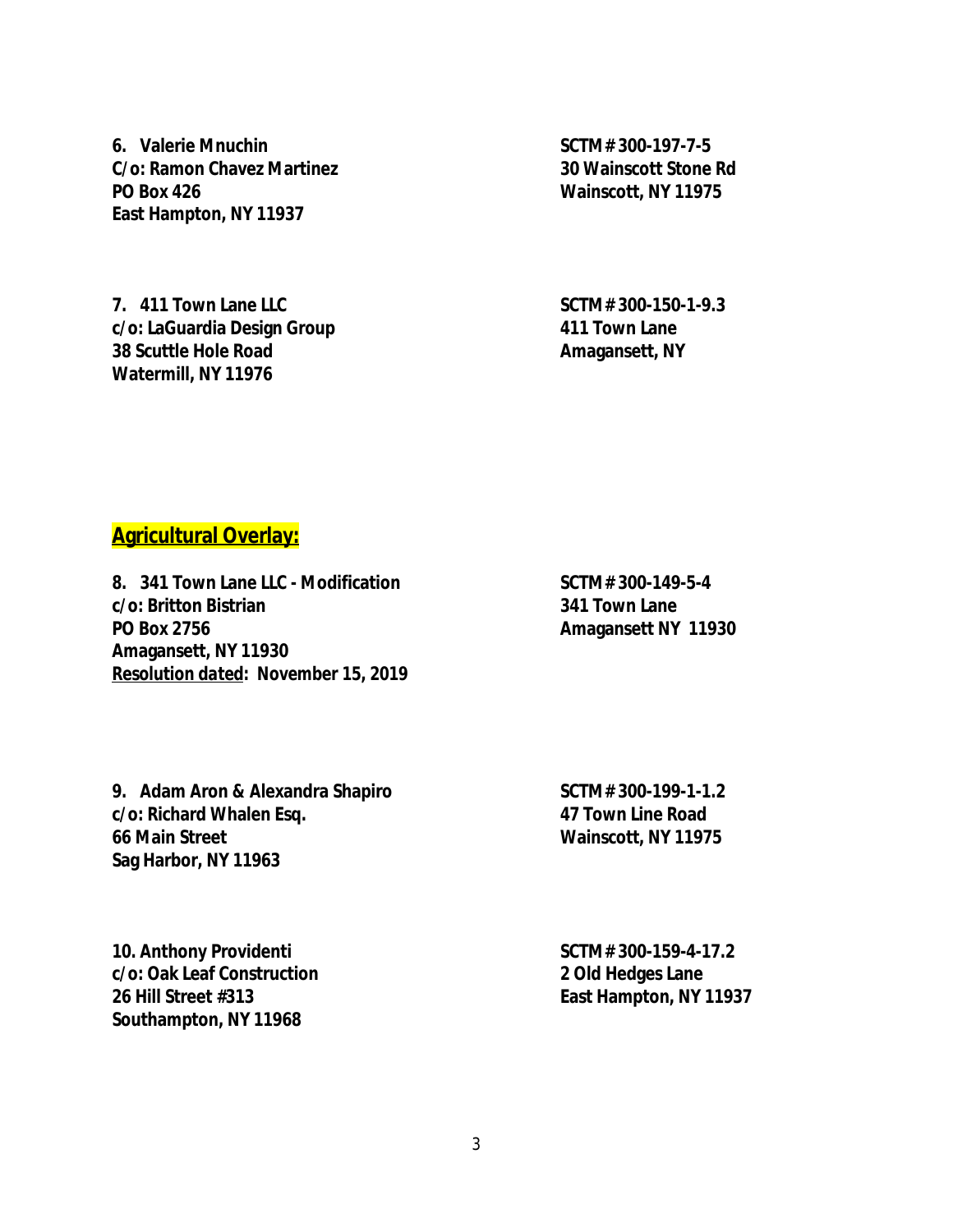#### **Issuance of Certificate of Occupancy:**

**11. Alexander Wruck SCTM#: 300-49-3-10 c/o: Ken Horan 13 S. Euclid Rd 13 S. Euclid Rd. Montauk, NY 11954 Montauk, NY 11954** *Resolution Dated***: July 13, 2021**

**12. Christopher R. Miller SCTM#: 300-113-2-6.3 485 Hands Creek Road 485 Hands Creek Road East Hampton, NY East Hampton, NY** *Resolution Dated***: December 16, 2019**

**13. Kathleen Morton & David Nadelman SCTM# 300-149-3-5.8 365 Abrahams Path 365 Abrahams Path Amagansett, NY 11930 Amagansett, NY 11930** *Resolution Dated***: June 29, 2021**

**14. Alan Cohen SCTM# 300-196-1-11.2 c/o: Katie Osiecki 31 Wainscott Hollow Rd PO Box 2302 Wainscott, NY 11975 Amagansett, NY 11930** *Resolution Dated***: December 31, 2020**

**15. Kathryn & Michael Mollica SCTM# 300-102-5-9 20 Wolf Way 20 Wolf Way East Hampton, NY 11937 East Hampton, NY 119374** *Resolution Dated***: January 7, 2021**

**16. Twin Forks Mini Storage SCTM# 300-192-3-54 & 43.1 c/o: Laurie Wiltshire 75 & 77 Industrial Rd PO Box 1313 Wainscott, NY 11975 East Hampton, NY 11937** *Resolution Dated***: May 10, 2019**